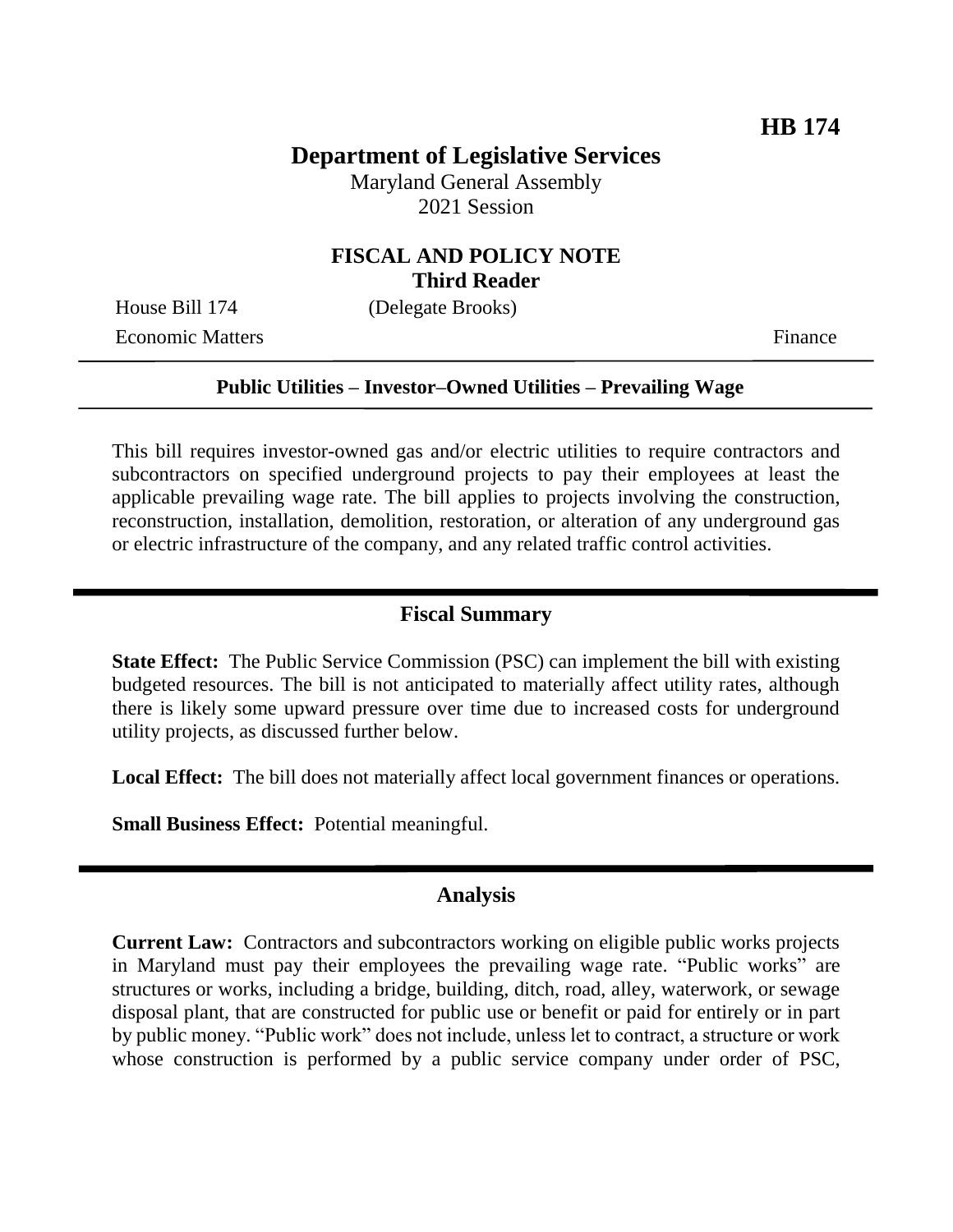regardless of public supervision or direction or payment wholly or partly from public money.

See the **Appendix – Maryland's Prevailing Wage Law** for additional information, including a discussion of estimated project costs associated with paying the prevailing wage.

**State/Local Effect/Small Business Effect:** PSC can implement the bill with existing budgeted resources. The Department of Legislative Services (DLS) cannot provide an estimate of the total costs for investor-owned gas and electric utilities to comply with the bill. Ultimately, costs incurred under the bill that are determined to be just and reasonable by PSC may be recovered in future base rates, which are paid by all utility customers, including the State, local governments, and small businesses. The overall effect is mitigated by the bill's limited applicability to only contractors and subcontractors working on underground projects and the nature of utility cost recovery through rate cases.

Based on a review of empirical research – see the prevailing wage law appendix below – DLS believes the costs for the affected projects, going forward, may increase by 2% to 5%, with the potential for variances outside of that range. That *does not mean* that utility rates will likewise increase by 2% to 5%, because rates are also based in large part on the sum total of undepreciated utility infrastructure ("rate base"). In addition, not all utility projects are underground. Therefore, the bill is not anticipated to materially affect utility rates, although there is likely some upward pressure over time due to increased costs for underground utility projects.

Specific to small contractors and subcontractors working on underground utility projects, those small businesses are required to pay at least the applicable prevailing wage rate; prevailing wage rates tend to be higher than nonprevailing wage rates. The effect may be meaningful for particular contractors.

# **Additional Information**

**Prior Introductions:** HB 1048 of 2020 received a hearing from the House Economic Matters Committee, but no further action was taken. Its cross file, SB 1011, passed second reading in the Senate, but no further action was taken.

**Designated Cross File:** SB 95 (Senator Kramer) - Finance.

**Information Source(s):** Public Service Commission; Office of People's Counsel; Maryland Department of Labor; Department of Legislative Services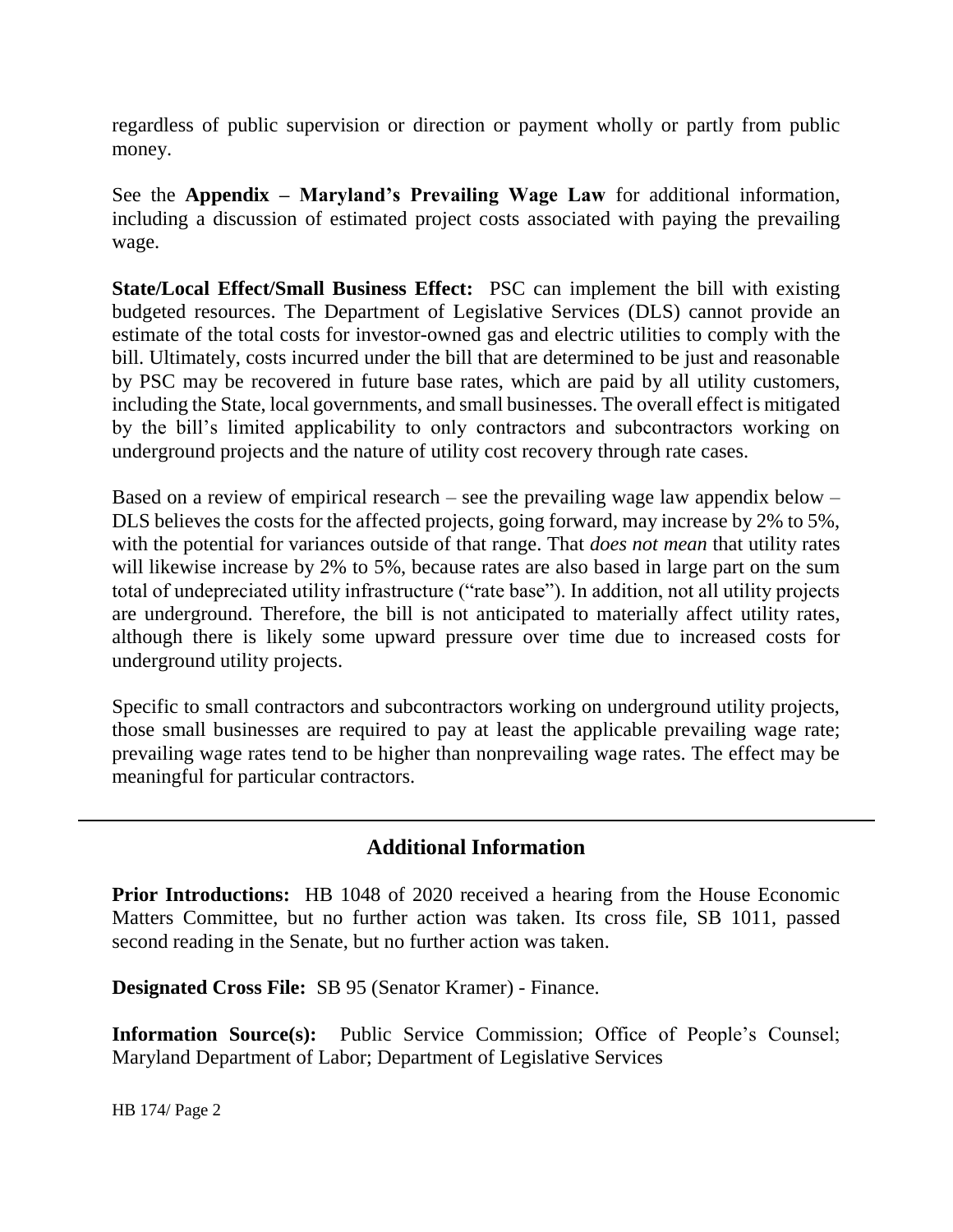| <b>Fiscal Note History:</b> | First Reader - January 15, 2021 |
|-----------------------------|---------------------------------|
| rh/lgc                      | Third Reader - March 19, 2021   |

Analysis by: Stephen M. Ross Direct Inquiries to:

(410) 946-5510 (301) 970-5510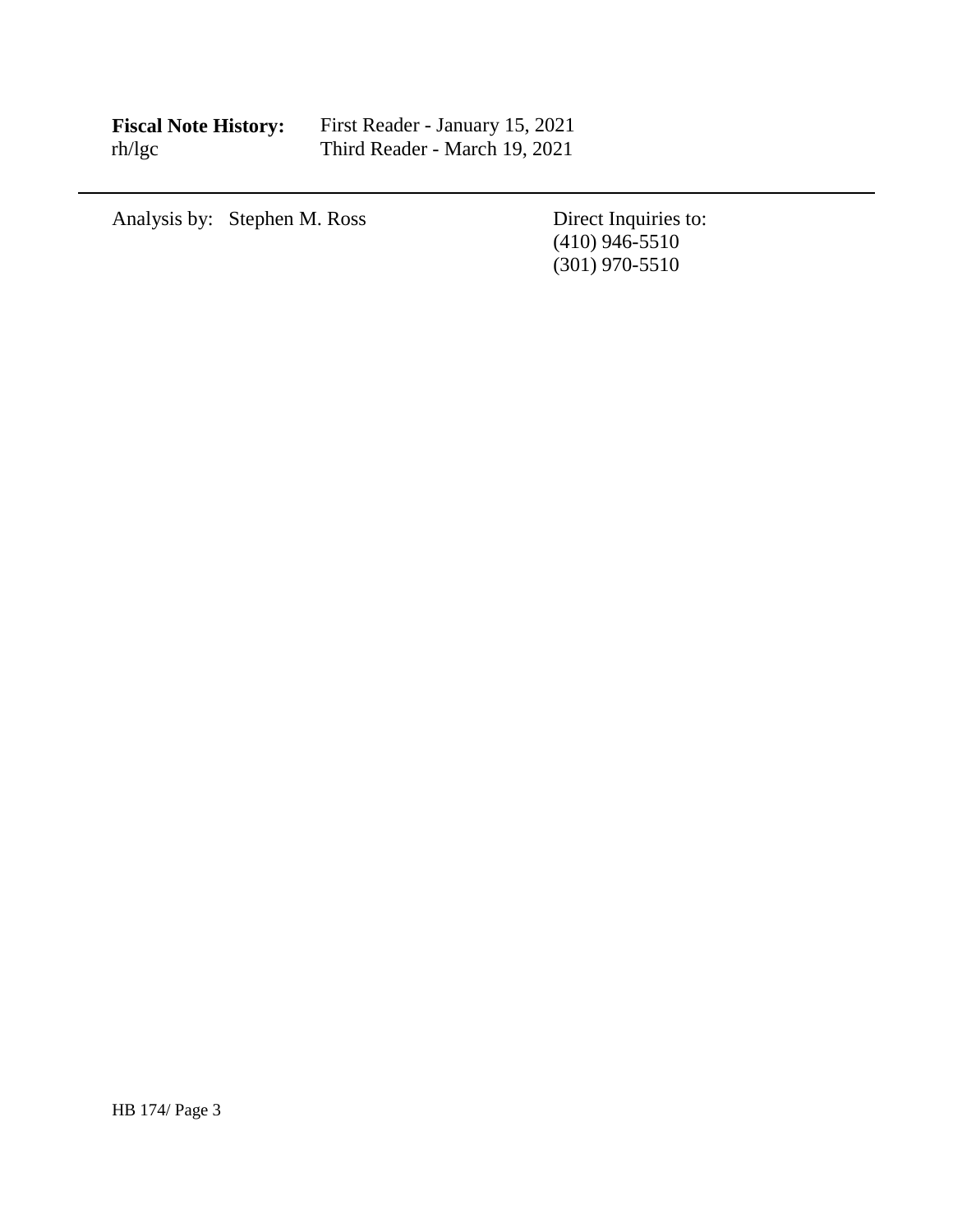# **Appendix – Maryland's Prevailing Wage Law**

Contractors and subcontractors working on eligible public works projects in Maryland must pay their employees the prevailing wage rate. "Public works" are structures or works, including a bridge, building, ditch, road, alley, waterwork, or sewage disposal plant, that are constructed for public use or benefit or paid for entirely or in part by public money.

Eligible public works projects are:

- those carried out by the State;
- an elementary or secondary school for which at least 25% of the money used for construction is State money;
- any other public work for which at least 50% of the money used for construction is State money; and
- specified projects in tax increment financing districts if the local governing body approves of the application of prevailing wages.

Any public works contract valued at less than \$500,000 is not required to pay prevailing wages. The State prevailing wage rate also does not apply to (1) any part of a public works contract funded with federal funds for which the contractor must pay the prevailing wage rate determined by the federal government or (2) specified construction projects carried out by public service companies under order of the Public Service Commission.

Prevailing wages are wages paid to at least 50% of workers in a given locality who perform the same or similar work on projects that resemble the proposed public works project. If fewer than 50% of workers in a job category earn the same wage, the prevailing wage is the rate paid to at least 40% of those workers. If fewer than 40% receive the same wage rate, the prevailing wage is calculated using a weighted average of local pay rates. The State Commissioner of Labor and Industry is responsible for determining prevailing wages for each public works project and job category based on annual surveys of contractors and subcontractors working on both public works and private construction projects.

HB 174/ Page 4 The commissioner has the authority to enforce contractors' compliance with the prevailing wage law. Contractors found to have violated the prevailing wage law must pay restitution to the employees and liquidated damages to the public body in the amount of \$20 a day for each laborer who is paid less than the prevailing wage or \$250 per laborer per day if the employer knew or reasonably should have known of the obligation to pay the prevailing wage. If an employer fails to comply with an order by the commissioner to pay restitution, either the commissioner or an employee may sue the employer to recover the difference between the prevailing wage and paid wage. The court may order the employer to pay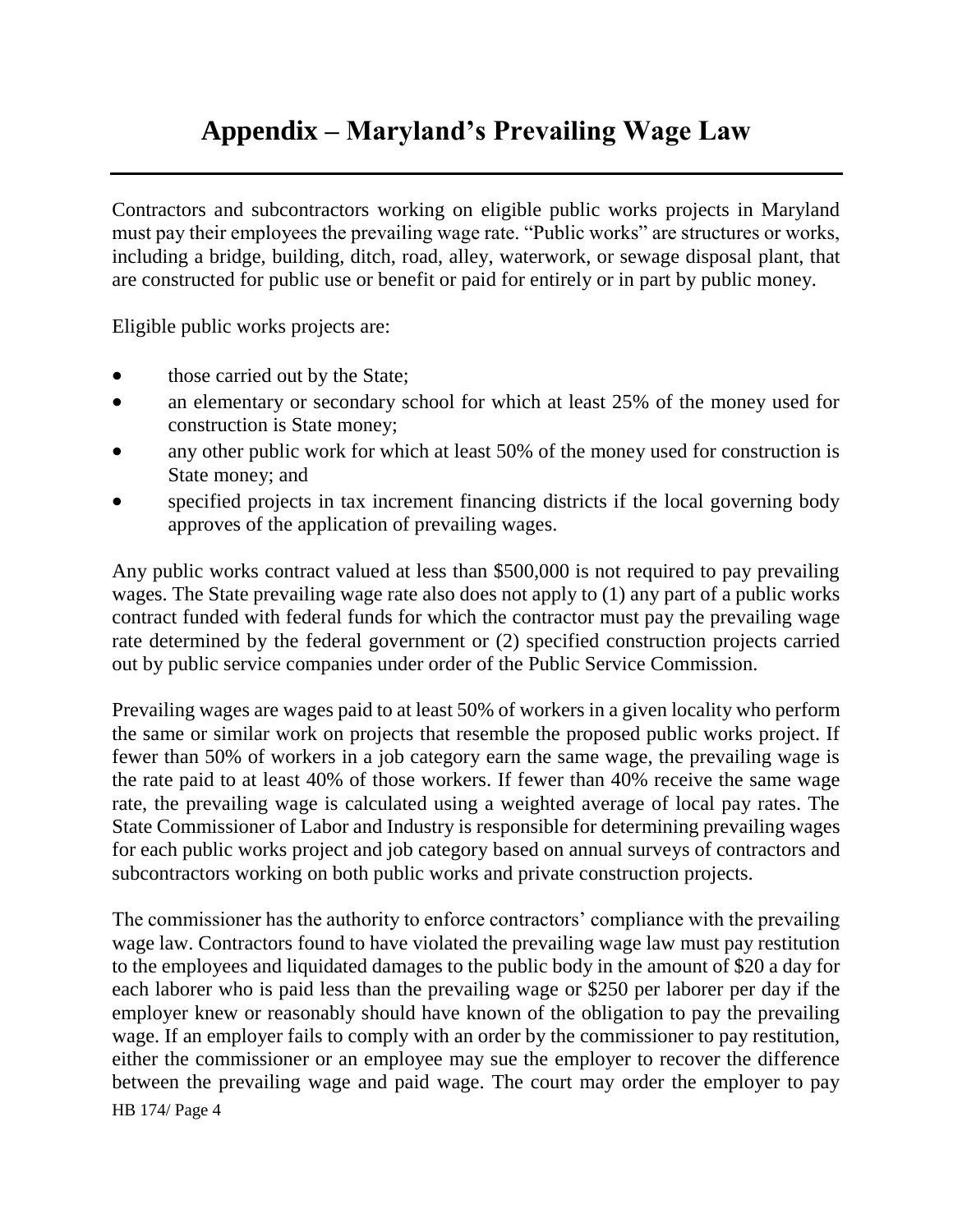double or triple damages if it finds that the employer withheld wages or fringe benefits willfully and knowingly or with deliberate ignorance or reckless disregard for the law.

The Governor must include at least \$385,000 in the budget each year for the Prevailing Wage Unit within the Maryland Department of Labor (MDL).

The University System of Maryland (USM), Morgan State University (MSU), St. Mary's College of Maryland, and the Maryland Stadium Authority (MSA) are all exempt from the prevailing wage law. However USM, MSU, and MSA all voluntarily comply with prevailing wage requirements for contracts that exceed the \$500,000 threshold.

## *History of the Prevailing Wage*

The federal Davis-Bacon Act, originally enacted in 1931, requires contractors working on federal public works contracts valued at more than \$2,000 to pay their employees the prevailing local wage for their labor class, as determined by the U.S. Secretary of Labor. The general intent of the law, and similar state and local laws, is to stabilize local wage rates by preventing unfair bidding practices and wage competition. Thirty-two states and the District of Columbia currently have prevailing wage laws; since 1979, nine states have repealed their prevailing wage laws.

Maryland adopted a prevailing wage law in 1945 (Chapter 999), but it only applied to road projects in Allegany, Garrett, and Washington counties. In 1969, the statute was amended to include State public works contracts of \$500,000 or more. There have been periodic changes to the law and the definition of "prevailing wage." In 1983, the law was broadened to include public works projects in which the State funds 50% or more of the total project costs and 75% or more in the case of public schools. Chapter 208 of 2000 reduced the prevailing wage threshold for public schools from 75% to 50% of construction costs, thereby bringing school construction projects in line with prevailing wage requirements for other public works projects. Chapters 281 and 282 of 2014 further lowered the State funding threshold for school construction projects to 25% of total construction costs, thereby requiring the vast majority of public school construction projects in the State to pay the prevailing wage, subject to the \$500,000 contract value threshold.

The number of prevailing wage projects has risen dramatically in recent years. MDL advises that, during fiscal 2020, its prevailing wage unit monitored 1,091 projects, down slightly from 1,120 projects in fiscal 2019, but significantly up from 496 in fiscal 2014. To accommodate the increase in projects, the number of prevailing wage investigators increased in fiscal 2016 from three to six; there are currently five investigators.

Six Maryland jurisdictions – Allegany, Baltimore, Charles, Montgomery, and Prince George's counties and Baltimore City – have local prevailing wage laws requiring

HB 174/ Page 5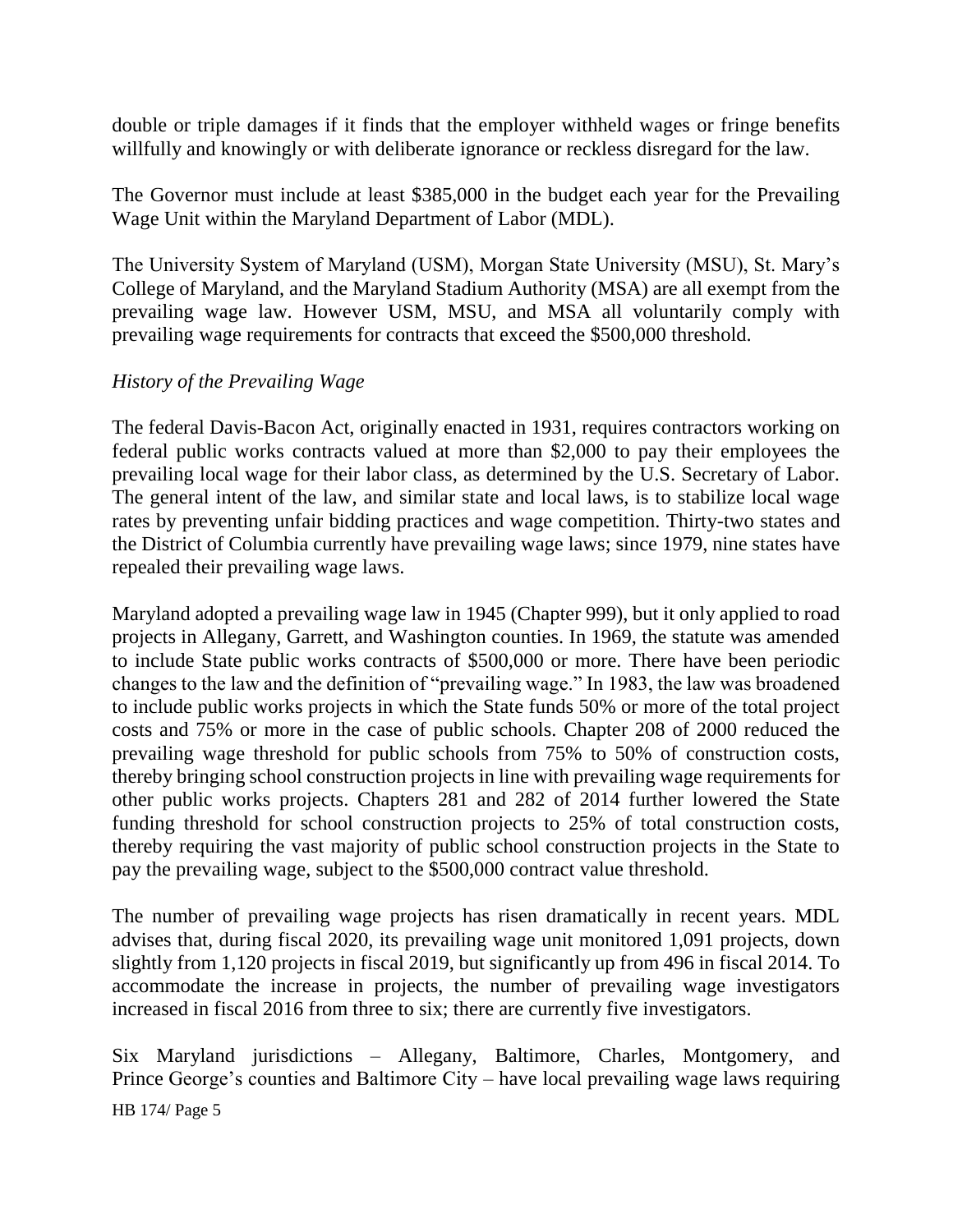public works projects in the jurisdiction to pay prevailing wages; Montgomery County's prevailing wage ordinance does not apply to school construction projects.

## *Research on the Effects of Prevailing Wage on Contract Costs*

The Department of Legislative Services (DLS) has reviewed research on the effect of prevailing wage laws on the cost of public works contracts and has found inconsistent and/or unreliable results. The primary challenge confronted by all prevailing wage researchers is identifying an appropriate "control group" consisting of projects of similar type, timing, and location that do not pay the prevailing wage. In most jurisdictions that require a prevailing wage, all projects of a specified type and size are subject to it, so there is no natural control group. Some researchers have compared project costs in states or localities before and after they adopted prevailing wage requirements, but their findings are clouded by the difference in time, during which construction costs changed and other factors were not consistent. Another deficiency in the research is that it almost always relies on project bid prices (*i.e.*, the anticipated cost prior to the beginning of construction) rather than actual final costs. As most construction projects experience change orders or cost overruns affecting their cost, reliance on bid prices negatively affects the validity of the findings. Therefore, research findings related to the effect of the prevailing wage on project costs are inconsistent and often inconclusive. A similar review of research conducted by MDL (at the time, the Department of Labor, Licensing, and Regulation) for the Task Force to Study the Applicability of the Maryland Prevailing Wage Law also concluded that "data limitations create difficulty for researchers on both sides of the issue."

Early theoretical studies concluded that higher wages under prevailing wage contracts increase contract costs by between 10% and 30%, but many of those studies were flawed, and their findings could not be replicated. For instance, a frequently cited study of 18 projects by the then U.S. General Accounting Office was found to have omitted from its analysis 12 projects in which the prevailing wage was actually lower than the market wage. Empirical studies carried out in the 1990s found much smaller contract cost effects, often in the range of between 2% and 10%, but those studies were hampered by the control group and data quality challenges identified above.

More recent empirical data from several counties yields similar results. Local school systems occasionally solicit side-by-side bids with and without prevailing wages to help them decide whether they want to accept the full State match (and, thus, be subject to the prevailing wage) or a lesser State match without being subject to the prevailing wage. Data provided to the Public School Construction Program by Anne Arundel, Carroll, Frederick, Howard, and Washington counties, from 2012 through 2015, shows that the cost differential between bids with and without prevailing wages for 266 individual bids submitted for 26 different school construction and renovation projects averaged 11.7%, with a range from 0% to 49%. As with other research data, these represent bid prices, not

HB 174/ Page 6